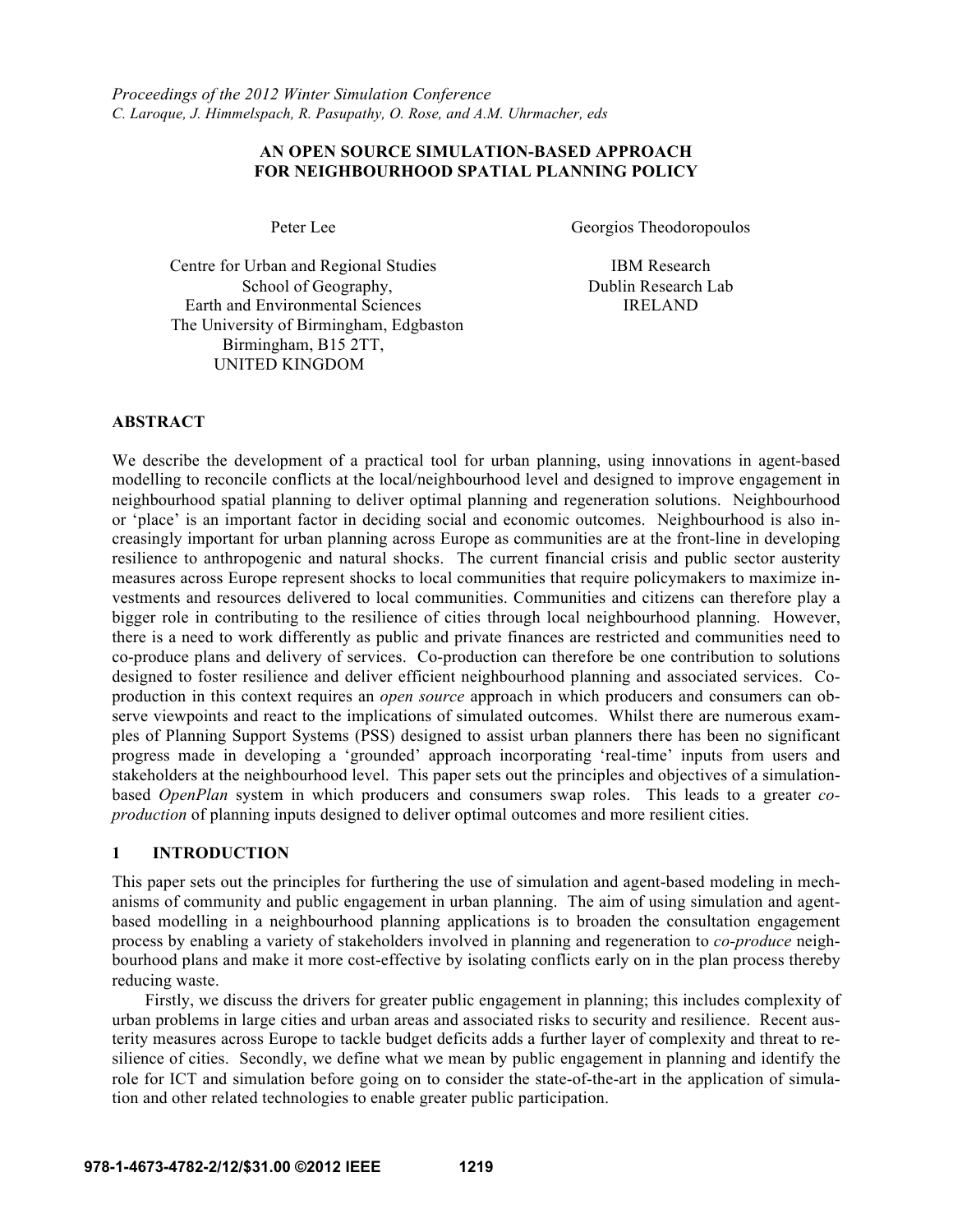In the last section we outline the OpenPlan approach which aims to embed principles of *coproduction* of the planning processes by incorporating *grounded* experience and sampled behavior and lifestyles into a real-time simulation that can engage with multiple end-users. An *OpenPlan* approach aims to broaden the reach of planning consultation by maximizing stakeholder inputs whilst at the same time deepening our understanding of potential *outcomes* and *conflicts*. *OpenPlan* aims to do this by providing a practical tool enabling a variety of stakeholders (e.g., residents, businesses, investors, land owners and policymakers) to interact with a planning 'model' and for those combined interactions to be visually displayed so that *consumers* and *producers* of an area can observe interactions and conflicts enabling *resilient* planning outcomes.

# **2 PLANNING, COMPLEXITY AND PUBLIC ENGAGEMENT**

Continued urbanisation and growth of cities resulting from processes of globalisation, migration, segregation and polarisation bring greater complexity in the planning and management of cities, posing a threat to the resilience of urban areas. Resilience is an important emerging concept in public policy globally involving the adaptive capacity and coping strategies of social, economic and physical urban systems to withstand change and the ability to anticipate risks at neighbourhood or city level and 'bounce-back' from environmental, socio-economic or anthropogenic 'shocks' (Adger 2000, Coaffee et al. 2008, Rose 2007). Shocks, whether social, economic, environmental or anthropogenic, affect places in different ways (Figure 1). Translating complexity and its social consequences for neighbourhoods and cities remains a challenge for policymakers as it requires the incorporation of multiple narratives or viewpoints.



Figure 1: Lee Bank at Attwood Green - Park Central regeneration area<sup>1</sup>, Birmingham, UK. Started as the biggest urban regeneration project in Europe. (Source: author's own image).

The rolling back of the state and cuts in public sector budgets will mean that services and public realm will have to be managed and funded differently: *coproduction* and community asset building will be a greater part of the delivery mix (Slatter 2010). This extends to the built form and how cities are managed and planned as there will be a greater need to build in resilience to the built form because of constraints on public and private sector budgets. Neighbourhoods, communities and residents are the first line of defence in response to external shocks (Edwards 2009) therefore, urban planning can assist in the

 $\overline{a}$ 

<sup>1</sup> http://www.optima.org.uk/main.cfm?type=PARKCENTRAL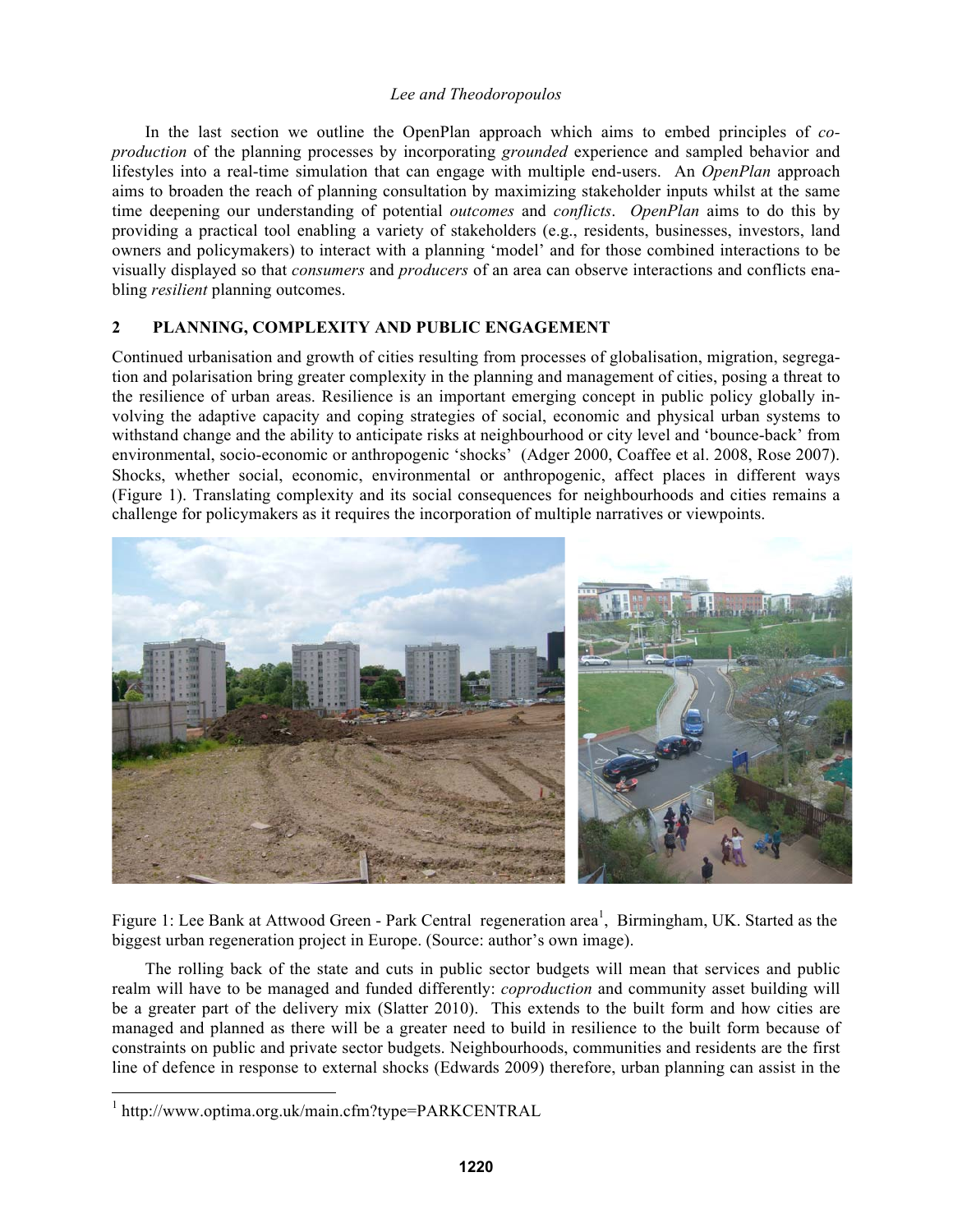delivery of resilience by identifying the appropriate planning solution that maximises the ability of communities to 'bounce-back'. As resilience begins with the community the ability of communities to absorb shocks (especially in the post 9/11 context) is a key concern for planners and urban policy makers and a more botton-up approach is required. In England, changes to the planning system have resulted in a more localized neighbourhood planning system necessitating "…early and meaningful engagement and collaboration with neighbourhoods, local organisations and businesses ….[proactively engaging] a wide section of the community…so that Local Plans, as far as possible, reflect a collective vision and a set of agreed priorities for the sustainable development of the area, including those contained in any neighbourhood plans that have been made" (CLG 2012, p.37)

Neighbourhoods are not uniform in size or function and are dependent on the type of households and geographical context of the city and region. For our purpose we refer to neighbourhood as a 'place' where the home area or locality for most residents provides a degree of psycho-social benefits, residential activities and bestows some degree of social status (Brower 2002, Kearns and Parkinson 2001). Processes of segregation and *socio-relational* forms of exclusion (i.e., access to networks, power and social capital) is resulting in greater social polarisation and a weakening of the ability of some communities to be resilient and withstand shocks; the role of neighbourhood and where you live therefore increasingly matters (Fitzpatrick 2004). The unevenness of place requires greater engagement with residents and communities to deliver resilience. However, public engagement is costly and the resources of local authorities to understand the complexity of local communities is limited and more constrained under conditions of austerity.

As systems of spatial planning and land use have become more complex they have become more remote from end users and residents despite an increase in the partnership and consultative hierarchy over the past 40 years and public engagement in planning, at least in in the UK, has relatively recent roots. The Skeffington Report (Skeffington 1969) on public participation in planning was commissioned during the 1960s following a turbulent period of British planning policy when large-scale demolition and renewal policies following the second-world were being implemented. The lessons from this period pointed to a greater need for engagement and the report advocated the involvement of public in planning from the earliest stage possible as well as making recommendations for the methods of consultation.

The relationship between local authorities and residents in communities deteriorated in the 1960s and the aim of public engagement in planning has been to improve this relationship as well as increase the efficiency and effectiveness policy Collaborative Planning principles developed in the 1980s led to changes in governance and the planning system in England and Wales in the 1990s-2000s and an enhanced planning participation practice and capacity building (CLG 2008, p.5.).

Despite increased public engagement in planning however, there has been a rise in authoritative and 'network' power and the transformative potential of planning has been "…undermined by serious imaginative weaknesses in addressing the concepts of relational complexity" (Healey, op cit, p.152). Conventional planning methods are therefore limited in their ability to incorporate the dynamic exchange of stakeholder attitudes and intentions which are influenced by the interaction of 'agents' within the social and economic system. Agents within a simulation or computational model are treated equally, but in the social sciences agency refers to the degree of autonomy that actors have to make independent decisions and effect change and therefore implies differential amounts of power. Irrespective of the degree of actual power that is held by agents outside the simulation, understanding how viewpoints interact is an important step towards increasing the 'adaptive capacity' and improving the resilience of communities as it reveals the dissonance between agents that can affect change in the real world by modeling behaviour in an 'idealized' simulation. By achieving this there is greater potential for identification of conflict resolution earlier on in the planning process.

The current process of engagement in planning systems is inefficient. Consultation exercises treat 'viewpoints' in isolation despite the propensity for like-mindedness, agglomeration and congregation effects in neighbourhood and economic systems (Schelling 1971, Peach 1996). Consultation responses are aggregated and, irrespective of the degree of consultation, viewpoints are equally weighted or under rep-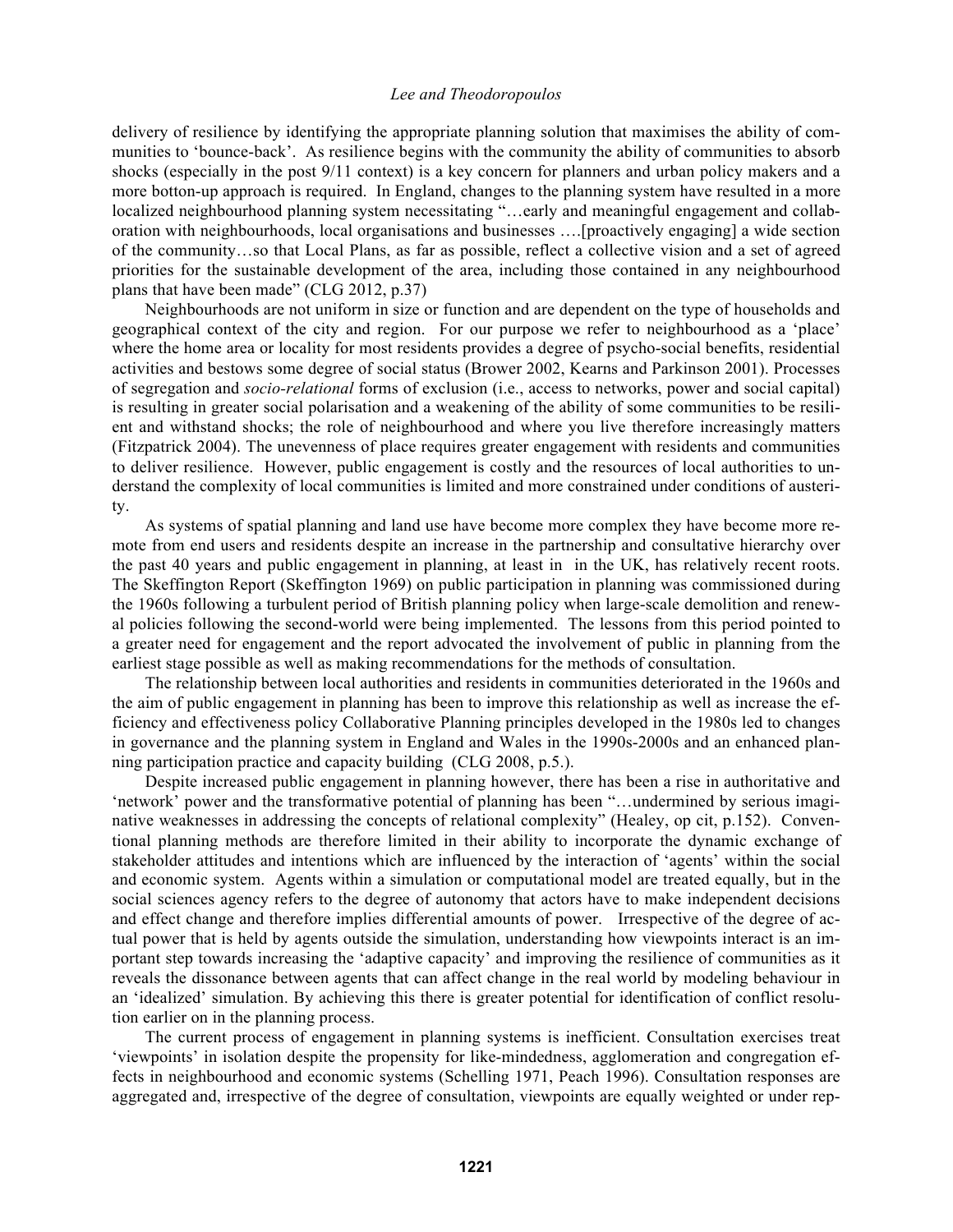resented. Resilience requires the incorporation of the views and perspectives of difficult-to-reach groups failure to do so can result in unintended or unsustainable outcomes. What is therefore required, and OpenPlan is aiming at providing, is the integration of agent-based simulation, visualization and humancomputer confluence techniques with social scientific theories around 'place-making' (Trickett and Lee 2010) and sustainability to produce a practical planning tool that will enhance the prospect of delivering resilient communities.

The context within which a simulation tool would help build resilience includes the redevelopment and regeneration of discrete spatial interventions such as neighbourhood renewal or city centre redevelopment. In both examples, processes of gentrification will involve the remodeling of brownfield land or public space for private profit. The economic crisis and credit crunch has demonstrated the vulnerability of the existing financial and governance models for regeneration and neighbourhood renewal; improving public engagement on masterplans and neighbourhood planning through simulation and related technologies can be achieved by: i) connecting networks of association; ii) identifying underlying conflicts and iii) simulating potential outcomes. To date there have been several attempts to use computing in planning applications and the next sections considers these.

### **3 ICT TO SUPPORT PLANNING AND RESILIENCE**

The use of computing and ICT in planning consultation and public engagement has been limited. In a review of stakeholder consultation mechanisms the internet was identified as one of a number of engagement strategies; however, usage has generally been limited to information exchange rather than interactive visualization online (Petts and Leach 2001). This is however a fast moving area and more recently articles by Brabam (2008) and Haller (2008) have looked at the potential for social media to revolutionize participatory planning through innovations such as crowdsourcing. Crowdsourcing is a more bottom-up approach to participatory planning whereas Planning Support Systems (PSS), the generic term for integrated GIS-modelling and visualisation tools that assist urban and regional planning processes and strategy making, have tended to be top-down.

At the start of the millennium it was anticipated that an acceleration of technologically enhanced participatory planning tools would occur (Brail and Klosterman 2001). However, the formalisation of systems has not occurred at the scale or speed anticipated. This has partly resulted from a reticence of some stakeholders (planners, politicians, developers etc.) to invest in PSS; apprehension that PSS could cede power through its emancipatory potential; and a historical scepticism towards technological innovation in participatory planning.

Planning as a process has a political and democratic constituency which views 'technological shortcuts to social change' (Etzioni and Remp 1973) as a positivist threat to an essentially qualitative discourse. Critical to the slow progress in this field is the incompatibility of social and physical systems. Many PSS prototypes and visualisation models have been abstracted large-scale models. Typical examples have been in land-use, transportation, digital geometric modelling of large urban areas and models that linking geo-demographic data to virtual worlds such as Second Life (Brail 2008). Micro-simulation approaches which utilise large amounts of secondary data to maximise the fit between detailed survey data with low geographical resolution and census data (see: Ballas et al. 2007) have excellent geographical coverage and have proved valuable to policymakers. However, they have limited information on user profiles and lack an interactive agency-based simulation used to model and feed-back responses that could contribute to understanding complexity and resolving.

The application of visualization techniques in practice has been limited and their diagnostic potential of limited use to end users. Engagement with residents and other stakeholders in the planning process has been a marginal activity of PSS academicians and professionals. Vanegas et al. (2009) developed a 30 year simulation of a large area surrounding Seattle; the simulation was data intensive in using highresolution aerial imagery data across 1.4 million geographical objects. From this the researchers inferred high level structural abstraction and produced a set of "automatic and interactive algorithms for generating a visually plausible urban layout from the data produced by an urban simulation" (op cit p.426).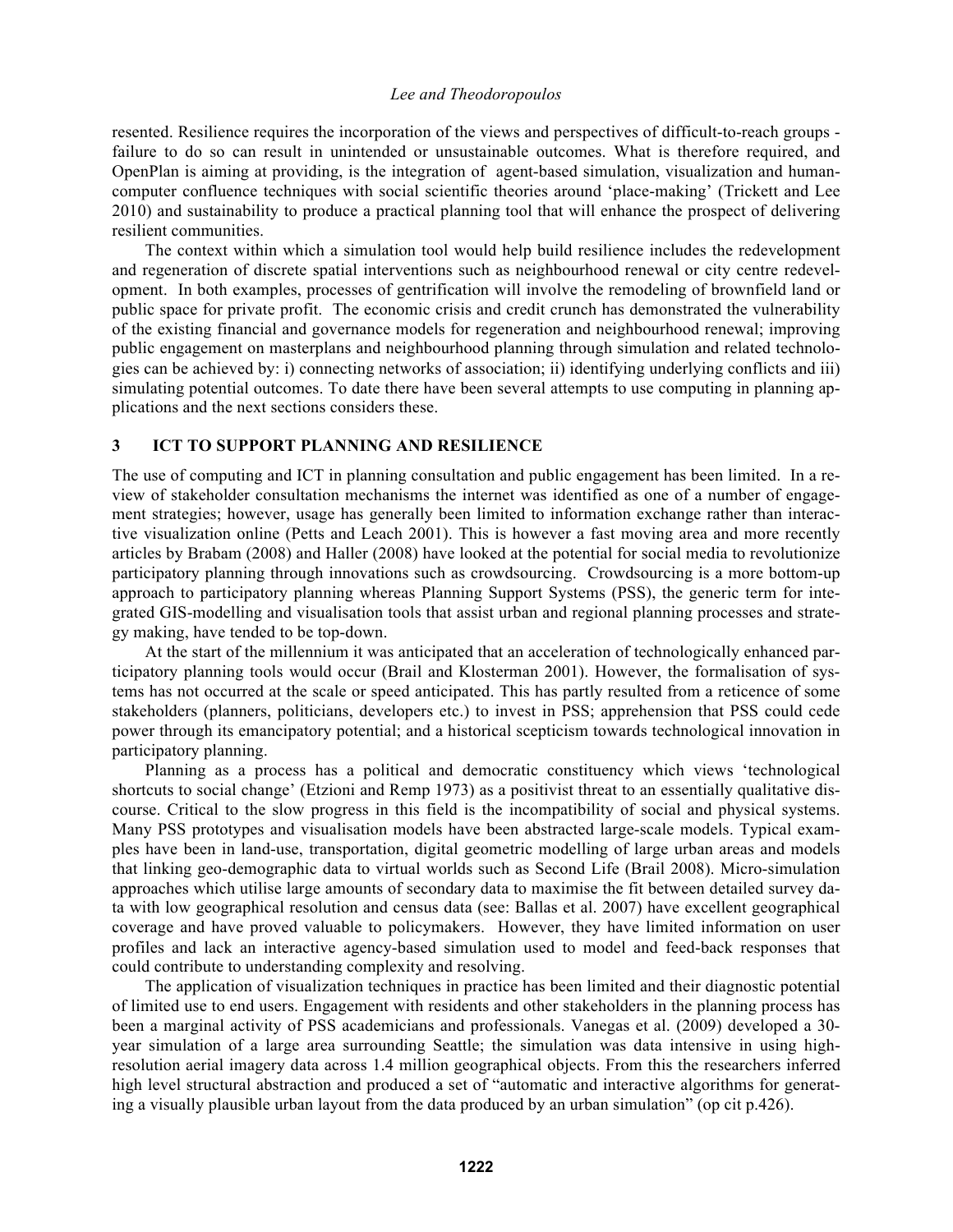The reason for this dissonance between professional discourses lies partly in the practical division of labour and disciplinary distinctions – highly abstract visualisation techniques can lead to results that many users may not find intuitive. What is absent from PPS models and simulations is an understanding of how different lifestyles interact and how these interactions can inform optimization in master planning exercises. Vanegas et al. (2009) have attempted to bridge the gap by proposing that input and output data of an urban simulation are combined with computer graphics techniques to "automatically and interactively infer urban layouts" (Vanegas et al. 2009, p.424) and claim that the method "…offers a substantial step forward in building integrated visualization and behavioral simulation systems for use in community visioning, planning, and policy analysis" (op cit, p.424).

The analysis and interpretation of urban simulations based on fractal geometry and patterns of growth synthesised from 'natural' systems are used to generate the appropriate 'content' for projected growth of the urban form (see: Batty 2005). Whilst they make a valuable contribution to the development of scenario planning and modelling of urban systems, such techniques underplay the authenticity of lifestyle informed 'content' i.e., they are based on a synthesis or abstraction which does not take into account human agency. The future is constantly a process of negotiation, classical methods of estimation and probability in the field of planning will need to be overhauled and supplemented by scenario planning and triangulation methods that incorporate foresight. The objective will be to anticipate and plan for potential outcomes by gauging the views of users and assembling models that represent their interactions which can be used to scale-up and validate simulations of multiple agents. There therefore needs to be greater emphasis on developing models which incorporate elements of both scaled up simulations and 'bottomup' approaches (multiple perspectives of potential uses and stakeholder groups).

Computational systems related to the field of spatial planning therefore fall into two broad categories, systems that increase participation and transparency in the decision making process (Kingston 2007) and those that improve efficiency and save money. Rarely, do such systems assist in the decision making process by processing data in real-time or in an interactive setting whilst combining this with simulation and visualisation techniques to deliver an optimal planning solution and deliver efficiency and transparency. Whilst there are examples of simulation and agent-based modelling based on theoretical models of how cities evolve (eg Batty 2005), there has been little attempt at synthesising computing technologies and social scientific theory for the purpose of increasing participation and delivering more resilient outcomes for communities as well as reducing costs for local authorities, particularly important in the context of financial austerity across many parts of the EU.

The absence of grounded approaches engaging multiple users in ongoing simulations raises the question of whether such tightly structured, Boolean 'rules based' systems such as computing and GISvisualisation are capable of reconciling diverse, pluralistic and non-linear social systems. Setting rules and parameters for social systems and formalising these is part of an ongoing challenge and requires tools that are tested in the 'field' with real communities in order to advance the state of knowledge and develop a tool that has practical and policy relevant for a range of stakeholders. In this context, agent-based models can provide a powerful paradigm for capturing social behavior.

Three paradigms governing PSS that support urban simulations have been identified:

1. Models that utilise cellular automata to represent emergent dynamics (eg: the Urban Growth Model) which emphasise long-term changes in land use;

2. Agent-based models that focus on examining cities as self-organizing complex systems (eg Batty  $2005$ );

3. Combinatorial models - urban economic analysis and statistical modelling of choices made by agents in the urban environment (eg: Utility Theory and Discrete Choice Models) (Vanegas et al. 2009).

Our goal is to reach somewhere in the middle of these approaches – utilizing and agent based model approach to simulate neighbourhood plans by populating data from producers and consumers and build knowledge of co-producers in order to simulate potential uses and conflicts in 'real-time'

In the next section we describe how we would propose to bridge the gap between scaled up simulations and 'bottom-up' approaches by means of a framework that would have practical applications and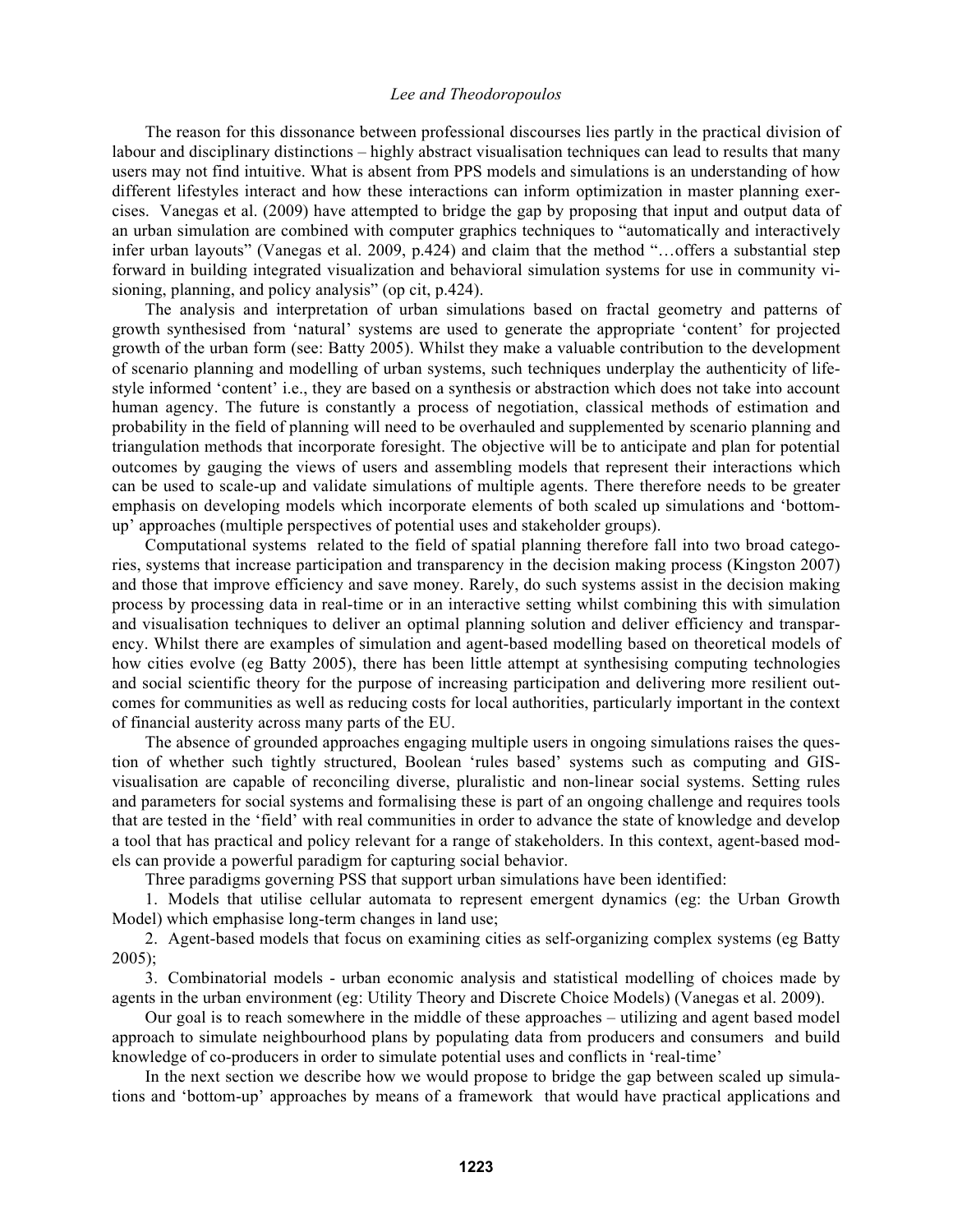developmental potential initially at local neighbourhood level but which could be scaled up to different city-regional contexts.

### **4 THE PROPOSED FRAMEWORK**

The proposed OpenPlan system and framework is illustrated in Figure 2. It would utilize advanced human-computer confluence approaches (such as touch-screen and web 3.0 technologies) to increase the reach and engagement of planning participation and innovative agent-based simulation techniques to assist the policymaker in analysing the combinatorial impact of stakeholder views. The framework provides the functionality to transparently and inclusively address the problem of incorporating the multiplicity of views inherent in master planning and urban regeneration strategies. Two groups of users of the system can be identified: decision makers; and users and residents. Decision makers include the owners of the land to be developed, politicians with a stake in the development, and governmental policy makers guiding the planning process. The other group of users include the current and future users of the development categorised according to their different lifestyles, households, businesses, etc. Future uses of the site could be modeled in order to identify the range of consequences and unintended outcomes arising from different viewpoints. For example, in the case of Optima (see Figure1) the intention to build a balanced and sustainable community with homeowners and social rented tenants interacting and sharing communal space has been undermined by the role of external investors and the provision of short private sector lettings where the residents are not interested in community engagement. Had these viewpoints been factored into an initial simulation of users reactions to the financial investment model, a different set of planning provisions may have resulted.

The overall objective of the OpenPlan is therefore to provide a 'Noosphere' which will bring different user groups together into an inclusive consultation process where their interactions remain both transparent and visible. Several important challenges have been identified in relation to Noosphere realization (FET 2007): How can very large groups of experts best collaborate? What is the most effective way to organize communication and sharing of understanding? How can we facilitate cooperation of experts with different expertise? OpenPlan proposes to address these challenges through interaction in a reflexive virtual world which would facilitate the assembly of a large number of human stakeholders and simulated agents: different stakeholders make interactive changes to a collective set of agent-based simulations in order to make their wishes and preferences clear.

The OpenPlan process consists of three stages: preparatory stage, short term trajectory and long term trajectory. In the preparatory stage both user groups provide the initial parameters for the planning process, such as needs and demand requirements, planning regulations, political ambitions and site characteristics. These initial parameters are collected in a database from which an initial planning scenario set is derived. The OpenPlan system, in both the short and long term trajectory, allows consultative real-time planning through interactive changes to these initial parameters and subsequent scenarios.

The scenarios are handled by a simulation engine which provides each individual user in both user groups with a planning scenario with which to interact. In the short term trajectory stage of the planning process each individual user is allowed to interact and make changes to the planning scenario in real time, so as to make it confirm with the needs, demands, wishes, and preferences, all from his point of view. At regular intervals the expressed points of view are collated into consensus based versions of the scenarios, stored in a scenario repository. This iterative process is guided by the decision makers, with conflicting views resolved in real-time by consulting the constraints collected in the parameter database, and at each collation iteration by selected users from the decision makers' user group. During the short term trajectory of the planning phase, the OpenPlan system provides a set of evolutionary scenarios from which an end project or master plan emerges. The scenario repository then provides a sequence of scenario versions from which the decision makers will be able to derive data to support their decision making process. The OpenPlan planning process ends when data collected from the various scenarios are collated into the end project master plan and with one final round of consultation and sign-off of the process.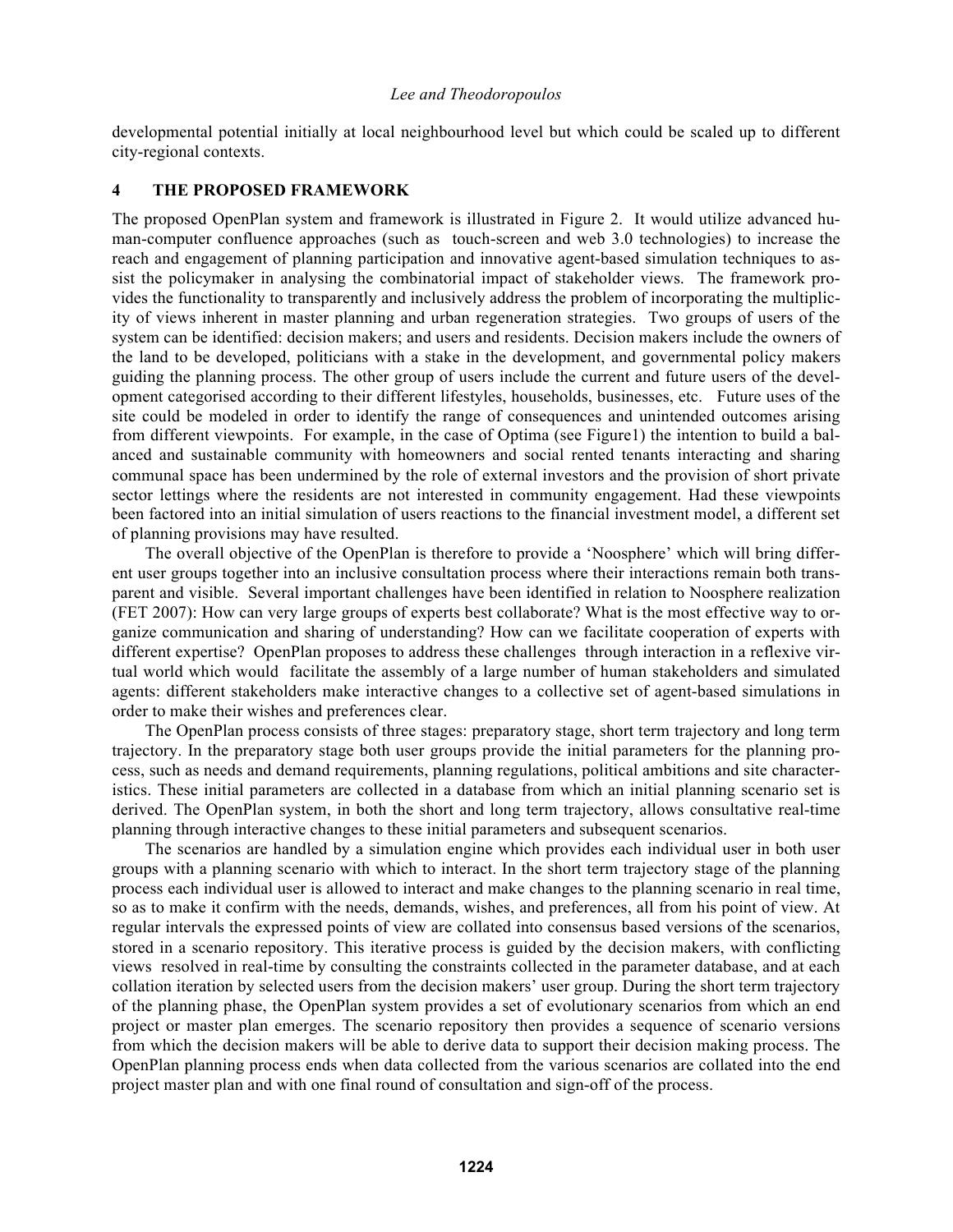



Figure 2: The OpenPlan Framework.

This real-time and continuous feedback environment provided by OpenPlan will allow users (residents, policymakers, investors) to identify potential outcomes from the planning consultation process arising from the interaction of agents and their use of the tool. This would provide a reflexive planning tool linking stakeholders together so that they can swap roles as both consumer and producer in the process. Real-time user and sensory information would be used to assess the impact of proposals matching previous and future scenarios with intentions and interaction of agents (users and decision-makers). Parameters constraining the model will be incorporated such as land-use, land ownership, budgetary constraints and economic and political changes. In the following sections we provide an outline of the basic technological drivers and challenges of the OpenPlan approach.

# **4.1 OpenPlan Agent-Based Models**

A key component of the OpenPlan system are large-scale agent-based social simulation models, which provide predictions of the impacts of policy actions. In the social sciences, agent-based modelling is increasingly recognized as a valuable tool that can provide a means to "generate" an explanation of an observed phenomenon in society. Agent-based simulations may be used to predict policy impact as well as to predict the effects of individual actions of agents on other agents. An agent in the simulation can be understood as a "sense-process-act" loop where actions are determined by internal processing as well as the state of the environment. Most existing work tends to emphasise interactions between very simple agents and the emergent properties that arise from them (based on the "swarm" concept). However, largescale agent models with a cognitively rich architecture are required in order to capture agents' internally generated beliefs and motivations and reflect the complexity of real life circumstances. The ability of agents to plan ahead and generate hypothetical states (deliberation) is important as well as understanding themselves and others. Social groups may be collectively modelled as having a "prevailing" set of beliefs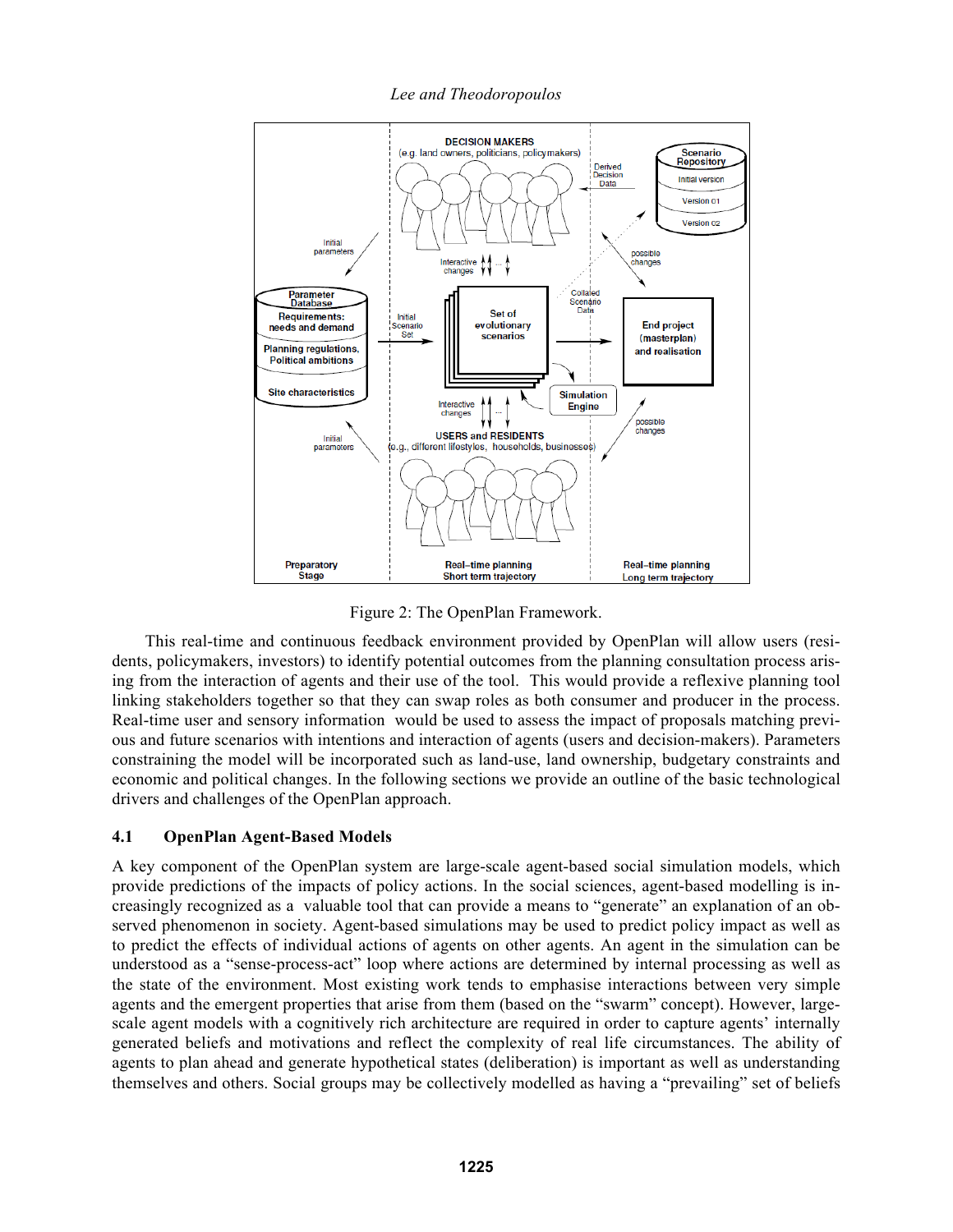or values, which may be due to their shared experience of similar environmental circumstances. Additionally an organisation can be modelled as a single agent with goals and beliefs.

 The novelty and challenge of the OpenPlan approach lies in the fact that these models should be able to capture multiple perspectives of potential uses and stakeholder groups in order to enable an understanding of side-effects and unintended outcomes of planned actions on the realities of others.

 Conventionally, in simulation modeling, the model development process starts with an initial model, which is iteratively adjusted until it is consistent with the data. The model is determined and revised by "experts" (e.g. public policy researchers who advise policy decision-makers). There is typically no allowance for the representation of different views of the world (pluralism). Moreover, the actions of the system and the nature of the final model may depend considerably on the initial model. This means that one view of the world and the starting point of the model is arbitrarily favoured over alternatives. This problem is related to the disadvantages of a single (formal) ontology to classify social science data, because it imposes a single classification hierarchy (a taxonomy) which does not allow for differing interpretations (Theodoropoulos, 2011).

 Using multiple model ontologies to represent multiple perspectives of all the stakeholders involved enables the models to represent all stakeholders in a collaborative decision-making exercise to improve transparency and view impacts that are outside of their domain. Actor understanding of potential side effects and unintended consequences of actions requires an understanding of the experience of other groups who will be affected and is a central feature of the OpenPlan philosophy. This issue is related to the "other minds" problem and how agent actions and decisions depend on perceptions of what other agents will do (Theodoropoulos, 2011). The result of sharing others' realities may be the generation of knowledge in the form of new concepts and shared vocabulary (ontology extension). In a policy decision-making context, interaction with another's reality might give rise to the discovery of new policy options that seemed not to "exist" previously.

 The behaviour rules of agents in the simulation will be based on theories in cognitive and social sciences. However, the focus of the simulations (in the sense of *what kind of things* are simulated) should be determined collectively by the stakeholders in a 'bottom-up' fashion and rule setting determined through experimentation and engagement with local users. This also means that the choices presented to agents and the kinds of things they can perceive are not pre-determined in advance. Similarly, the choices and preferences of agents may be determined by stated preferences of survey respondents. Participatory model determination (*determination of concepts and ontologies* on which the simulations are based) can be achieved in two stages: (i) initial "capturing" of concepts and values that are important to stakeholders and translating them into formalisms that can be represented in simulations (ii) participatory evaluation and adaptation of simulations.

### **4.2 Linking Models to Data**

Although agent-based simulation exploits human expertise in the building of models and can have a significant impact for decision support in policy making, such models are often based on a priori simplified assumptions and therefore their reliability for the explanation and prediction of complex policy outcomes can be limited. The user can adapt the models iteratively by validating the simulation predictions off line, but such an approach can be cumbersome and users may overlook an emergent property of the model that they were not expecting due to, for example, their preconceptions. This problem is exacerbated by the requirement for cognitively rich models that can accommodate multiple perspectives as in the case of OpenPlan.

 An extremely large number of variables may be generated to explain the observed phenomenon, rendering the adaptation of these models an extremely challenging endeavour. Techniques such as machine learning and data mining can be used to discover significant patterns that humans would overlook, which can in turn be used to refine the agent-based models and increase their predictive accuracy and reliability. However, configuring the data analysis and learning tools to make sure that they ask the right questions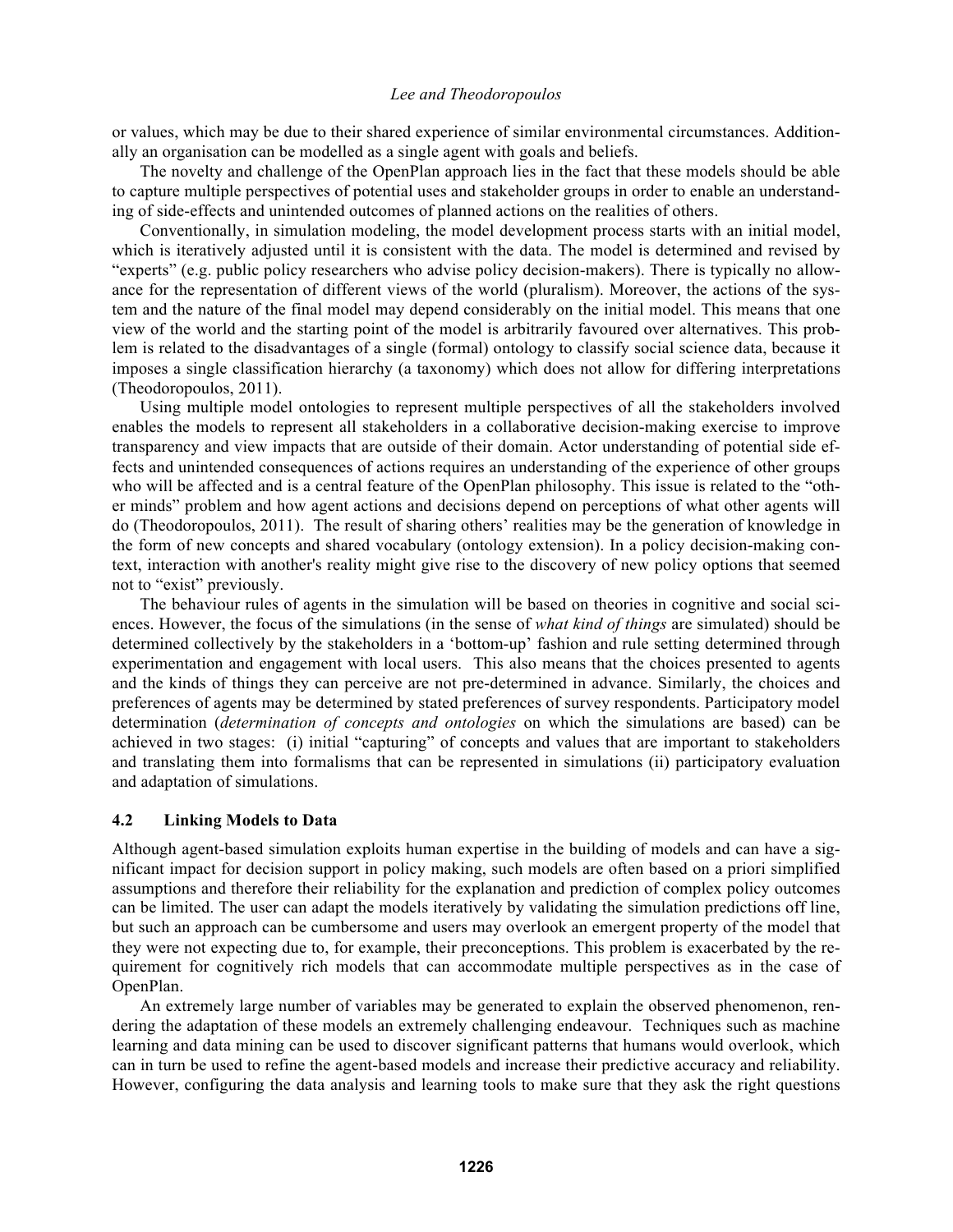and focus on the most relevant data is a complicated process and suffers from similar subjective perceptions.

 An integration of agent-based models with data and data analysis tools would allow the adaptation of the simulations based on the data while at the same time would enable the behaviour of the data analysis and learning tools and the selection of data to be directed by the simulation, since the hypotheses generated by the simulation could direct and focus the data queries. Such data-driven simulations can provide more accurate analysis and prediction through dynamic augmentation of models with dynamic data inputs and can enhance understanding of how social systems respond to policy interventions. These are capabilities not feasible with the traditional simulation approaches and today's methodologies and tools. In previous work, we have reported an info-symbiotic framework to achieve this integration, as part of the  $AIMSS<sup>2</sup> system (Theodoropoulos, 2011).$ 

 OpenPlan is based on the integration in real time into the model of new data related to the space and feedback of other stakeholders. The input of the users into the envisioned to be realized utilizing Web 2.0 technologies (tagging, folksonomies) via touch screens. The models consist of invariant and variant assets. The former may remain unchanged during the simulation. An example might be an important road network. The latter are susceptible to spatio-temporal transitions (relocation in space and in time, construction and destruction, transformation by the supported spatiotemporal operators). A Tag for example is such a variant type that is referencing another geographic asset type (a road, a point, an area, an object e.g. a tree). Tags can be created, deleted, de-reference the given object and reference another object, be assigned a given lifetime, while their creation or destruction may be triggered by a condition. Each user owns and maintains individual data model instances of the simulation through their own configured view (views might consist of various alternative visualizations of the data model of the simulation). Each user controls their own data model of the simulation through their own controller. In OpenPlan, controller instantiations may vary from deployment platform to another, in terms of modal input and output devices available. In the general case OpenPlan front-end should support

- Different views based on model aggregation selected by the user (aggregating overlaying parts of the user's simulation with another user's simulation, or aggregating overlaying parts of all simulations, or of models of users that conform to a set of criteria)
- Semantic definition of new assets, substantiation of their relations with other assets, assignment of their spatiotemporal properties
- Managing of the track of simulation updates (navigation through the simulation steps)
- Branching of simulation outcomes based on user-specified alternate events
- Monitoring simulation branches

# **4.3 Distributed Simulation**

OpenPlan simulations will involve multiple complex scenarios, modelling different viewpoints at different temporal and spatial scales. The scale and complexity of the models render distributed simulation the only viable approach for their deployment. Distributed Simulation of large-scale MAS models has received substantial attention in the last few years as it introduces challenging problems related to load, data distribution and causality management (Theodoropoulos 2009). These problems are exacerbated in OpenPlan by the need to aggregate and reconcile multiple simulation scenarios and the need for real-time interaction and data assimilation.

# **5 CONCLUSIONS**

 $\overline{a}$ 

Planning is a process which is necessarily concerned about the future (Field and MacGregor 1987), however, conventional forecasting and consultation techniques tend to project problems into the future, are constrained by path dependency of the past and thereby limit creativity of thinking or embed a multiplici-

<sup>&</sup>lt;sup>2</sup> http://www.cs.bham.ac.uk/research/projects/aimss/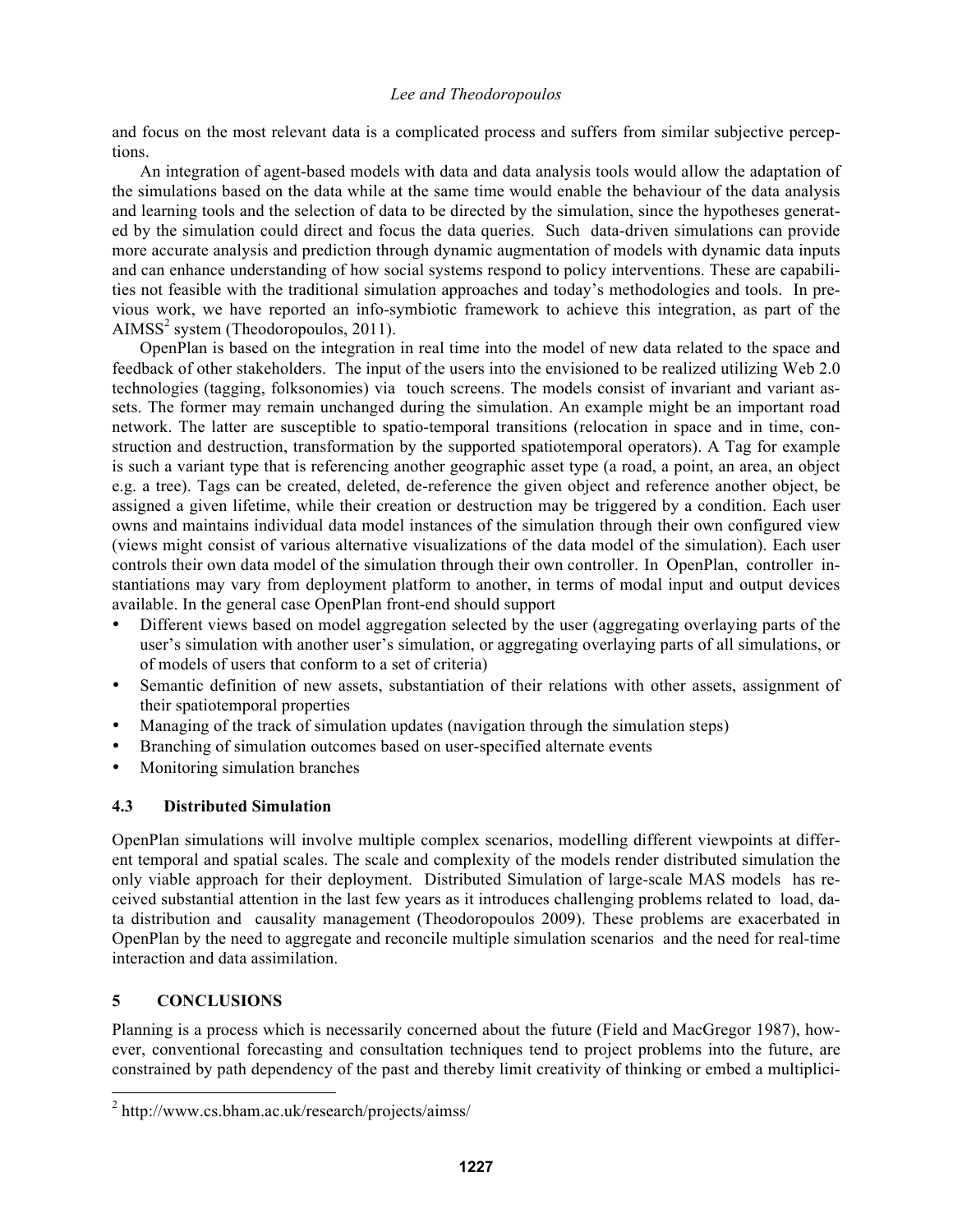ty of potential outcomes in the process. The complex environment in which planning operates requires greater understanding of potential outcomes of planning interventions (as opposed to measuring outputs). A cornerstone of developing resilience strategies at the city, region and state level, therefore, is the effectiveness of urban planning consultation and ensuring that there is a pluralist approach to consultation and the incorporation of multiple views in spatial plans. The absence of simulation and visualization techniques in public engagement strategies for planners reflects both an ontological dissonance and a resistance to introduce what are seen a positivist methods into the essentially multiple-ontological and qualitative world of urban planning.

Aiming to close this gap, this paper has proposed OpenPlan, a framework that utilizes advanced simulation and human-computer confluence technologies to create a participatory space that enables a variety of stakeholders (e.g., residents, businesses, investors, land owners and policymakers) to achieve *resilient* planning outcomes i.e., planning outcomes that are adaptive to changed circumstances (adaptive capacity) and accommodate conflicts in the consumption and production of space (mitigation).

A number of technical challenges need to be addressed for the realization of such an approach. In terms of simulation, the extreme scale and computational complexity of the underlying models requires a parallel approach that would also support the integration of continuous and discrete event models at different temporal and spatial scales and data assimilation in real time. Other challenges include the availability of data, the specification of stakeholder behavioural rules and the infinite regression problem when tackling the multiple perspectives.

In the future, we plan to implement an OpenPlan prototype, dealing with these challenges, and evaluating it in realistic scenarios in the context of complexity and resilience strategies in neighbourhood planning.

### **REFERENCES**

- Adger W. 2000. Social and ecological resilience: are they related? Progress in Human Geography, 24: 347–364.
- Ballas, D. Kingston, R. Stillwell, J. Jin. 2007. *Building a spatial microsimulation-based planning support system for local policy making*, Environment and Planning A, vol 39, 2482-2499.
- Batty, M. 2005. Cities and Complexity: Understanding Cities with Cellular Automata, Agent-Based Models, and Fractals, MIT Press: Massachusetts.
- Brail, R.K., Klosterman RE (eds.), 2001. Planning Support Systems; Integrating Geographic Information Systems, Models and Visualisation Tools, ESRI: Redlands, California.
- Brail, R.K. (ed.), 2008, Planning Support Systems for Cities and Regions, Lincoln Institute for Land Policy.
- Brabham, D.C. 2008. *Crowdsourcing as a Model for Problem Solving*, Convergence: The International Journal of Research into New Media Technologies, Vol 14(1): 75–90.
- Brower, S. 2002. The Sectors of the Transect, Journal of Urban Design, Vol. 7, No. 3, pp.313–320.CLG. 2008. *Participation and policy integration in spatial planning: Spatial Plans in Practice: Supporting the reform of local planning*, Department for Communities and Local Government: London.
- CLG. 2008. *National Planning Policy Framework*, Department for Communities and Local Government: London.

Coaffee, J., D. Murkami-Wood, P. Rogers. 2008. The Everyday Resilience of the City, London: Palgrave. Edwards, C. 2009. Resilient Nation, Demos: London.

- Etzioni, A. and R. Remp. 1973. Technological shortcuts to social change, Russell Sage Foundation: New York.
- FET 2007, Human Computer Confluence Consultation Workshop Report, Future and Emerging Technologies Proactive, 16 November 2007.